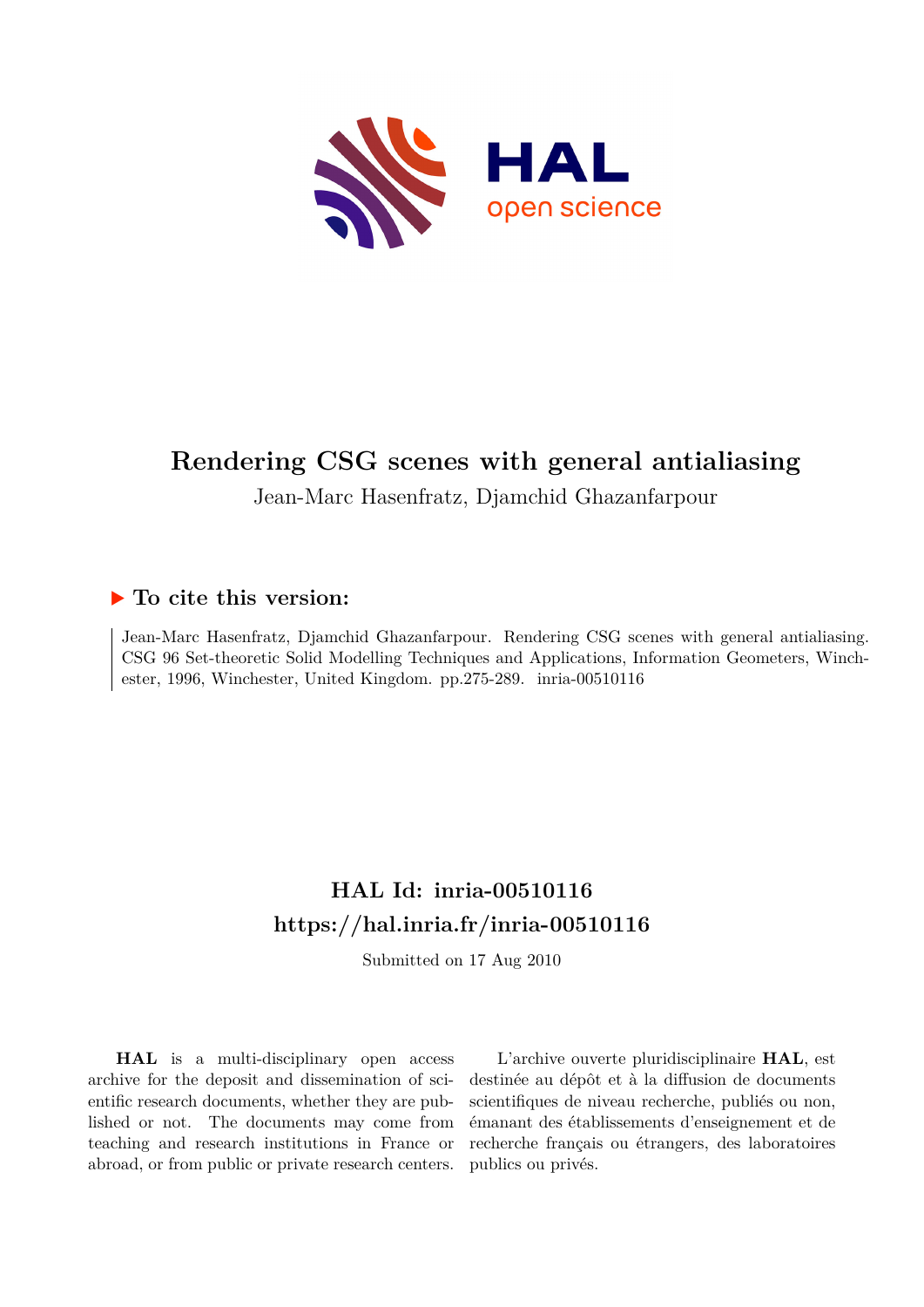# Rendering CSG scenes with general antialiasing

J-M. Hasenfratz D. Ghazanfarpour

#### **Abstract**

Ray-tracing is one of the most popular techniques for rendering 3D images. Effects such as shadows, reflection, refraction and so on can be produced with this technique. However, raytracing is a point-sampling technique with well-known aliasing problems. In particular, small objects and small shadows can be hidden between rays and not be detected. No ray-tracing method, even using oversampling, can solve this problem entirely. The solution is to use an extension of ray-tracing in which the concept of the infinitesimal ray is replaced by that of the beam, which has a volume of the scene. Beam-tracing is more complex than ray-tracing: in particular because of the beam-object intersection computations. So beam-tracers are usually limited to polygonal objects. The method presented here is a beam-tracer with no explicit beam-object intersection computations; so it can be used for rendering CSG scenes with antialiasing.

### **1. Introduction**

Ray-tracing is one of the most interesting computer graphics algorithms for generating realistic images of three-dimensional scenes. It is easy to use it for rendering CSG models. However, raytracing is a point-sampling process: rays pass through the centre of pixels only, with a resulting aliasing problems. Some antialiasing techniques such as the classical over-sampling method [*WHIT 80*], or stochastic over-sampling [*COOK 86*], can solve the problems of "jaggies". But all conventional ray-tracing techniques suffer from the possibility that small objects and shadows may disappear. This problem is due to the infinitesimal thickness of rays: some small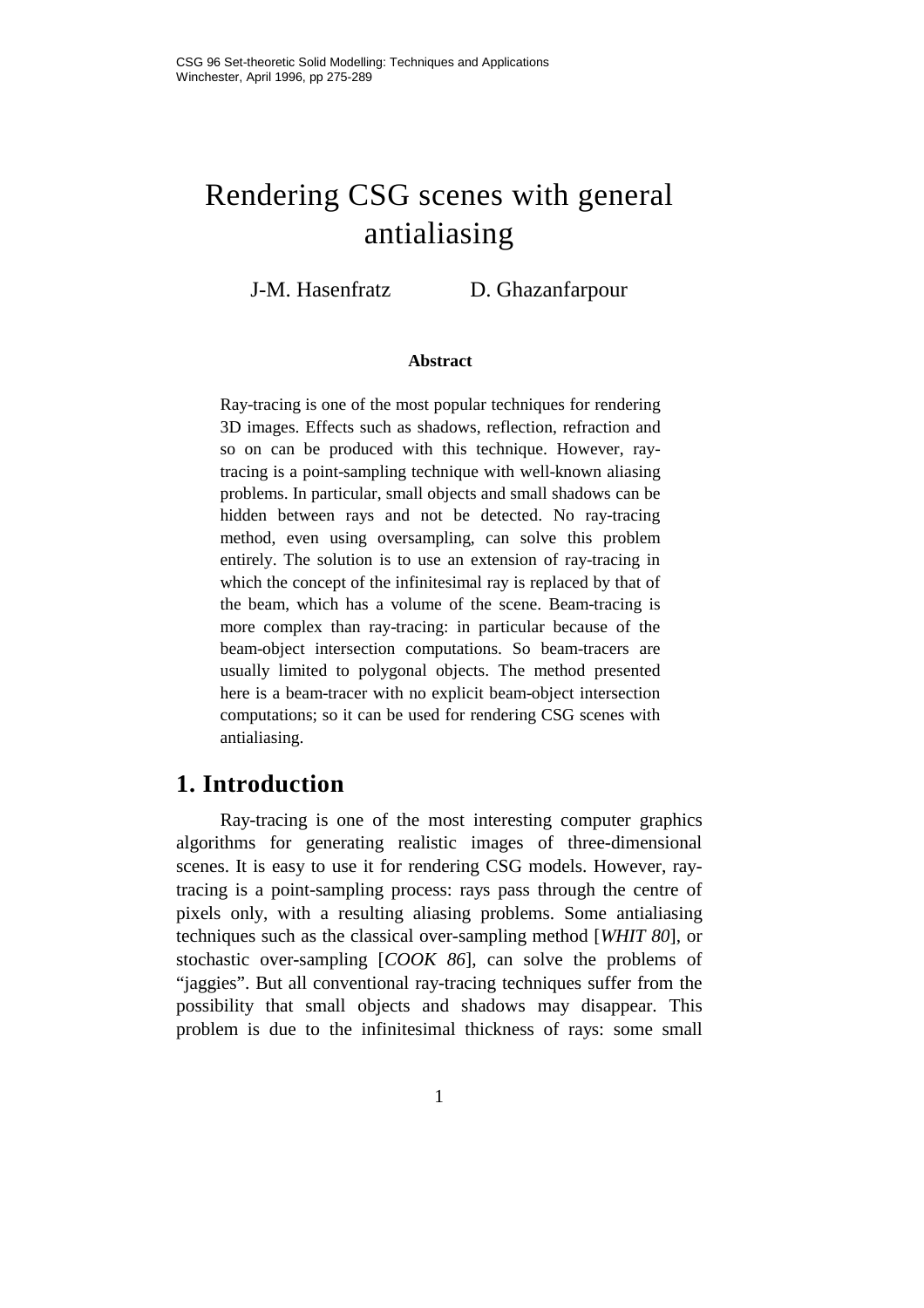objects and shadows may simply have no intersection with the set of rays, so they cannot be detected. A solution to this problem is to replace the infinitesimal rays by beams, which have finite volumes.

Different beam-tracing algorithms are proposed [*AMAN 84*, *HECK 84*, *KIRK 87*, *SHIN 87*, *GHAZ 92*] with different shapes of beam: such as *cones*, *pencils* or *pyramids*. Most of these beam-tracers are limited to polygonal objects because of the complexity of rayobject intersection calculation for non-polygonal objects such as CSG models constructed from curved primitives.

The method presented here is the first beam-tracer with antialiasing compatible with CSG scenes. It is an extension of the method developed by one of the authors [*GHAZ 92*] for polygonal objects. The beams have *pyramidal*, *semi-pyramidal* or *pseudo-semipyramidal* shapes. They are considered as bounding volumes during the detection of aliased regions, especially for small objects. So, unlike other beam-tracers, no explicit beam-object intersection or 3D clipping is necessary. This characteristic allows us to use this new approach for rendering CSG scenes with antialiasing that accounts for small objects.

Our beam-tracer is first presented in the context of opaque models rendered without reflections. Theoretical solutions for reflections and refractions are studied later.

#### **2. Beam-tracing for opaque scenes**

As reported in an earlier paper [*GHAZ 92*], beams can eliminate jaggies, and detect small objects and shadows in CSG scenes. The method uses an adaptive recursive subdivision of the image space. In the first step, a region corresponding to the entire screen is considered. Then, in a second step, this region is recursively subdivided into four subregions (*Figure 1*). The recursive subdivision is stopped when a uniform region is found or when a maximum number of subdivisions is reached.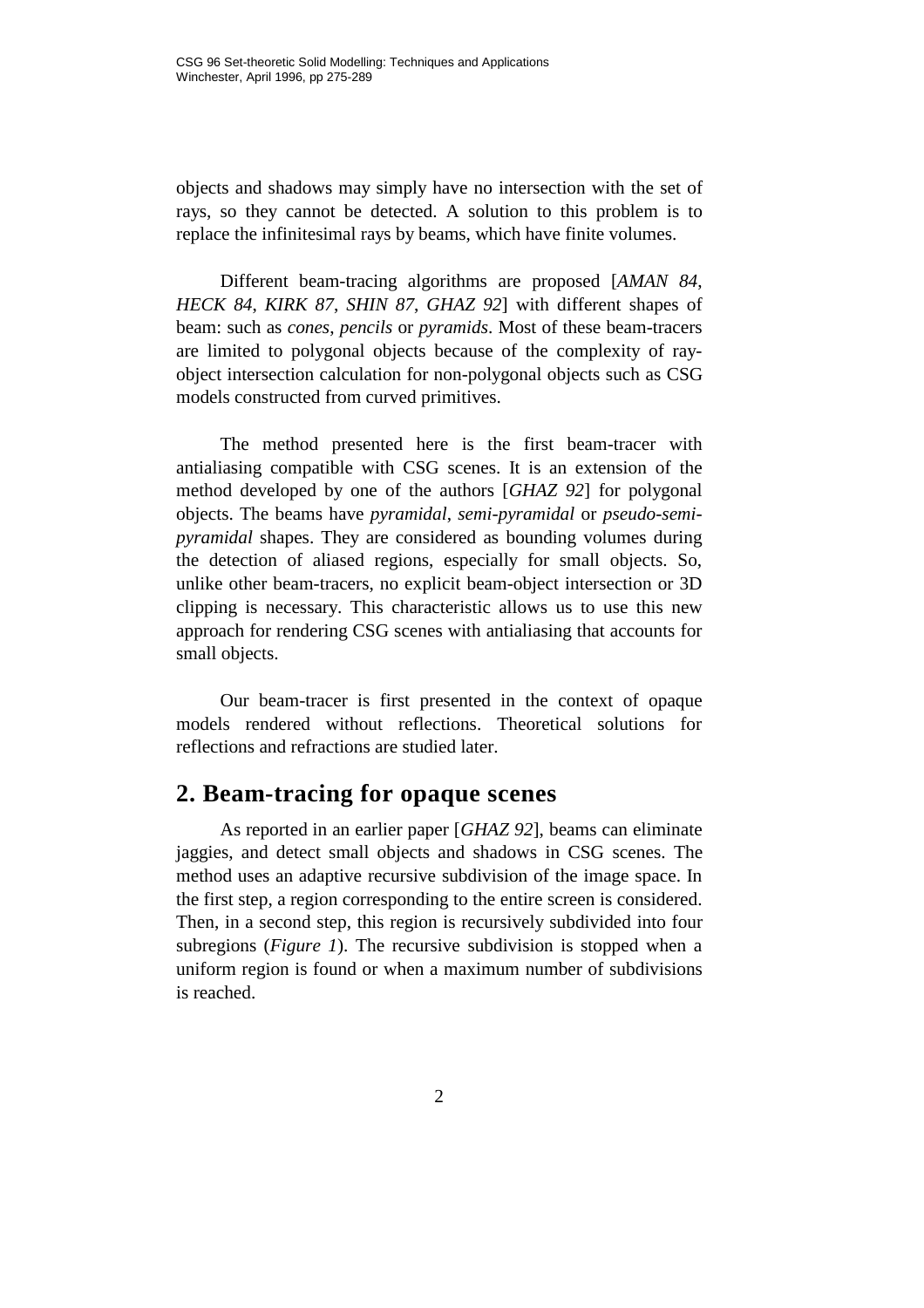In a uniform region, there are no aliasing problems, so no subdivisions are required. Other regions are called *ambiguous regions* and do require subdivisions. When all ambiguous regions have been detected, a conventional ray-tracing is used to compute the colour of each pixel.

#### **2.1 Vision pyramids**

A *vision-beam* is a primary beam, traced from the eye into the scene (*Figure 1*). It is defined by the image region (the *base*) and four rays passing through the corners of the region (the *edges* of the beam). A list of primitive objects (spheres, cones, cylinders and polyhedra) is associated with each beam. These primitive objects may be partially or totally within the beam being considered. In this way, subdivision of a region produces four new sub-pyramids and four correspondingly updated sublists of primitive objects.



**Figure 1**: Adaptive recursive subdivision and vision-pyramid construction.

To determine the type of region, we first build a list containing all objects that can have an intersection with the beam corresponding to that region. To obtain this list, we find - for each object - a plane that divides space into two subspaces, one containing the whole of the beam and the other containing the whole of the object. If such a plane exists, it means that the object cannot be entirely or partially within the beam. So, this object is not added to the list. If we cannot find such a plane, the object is added to the list, as it may have an intersection with the beam.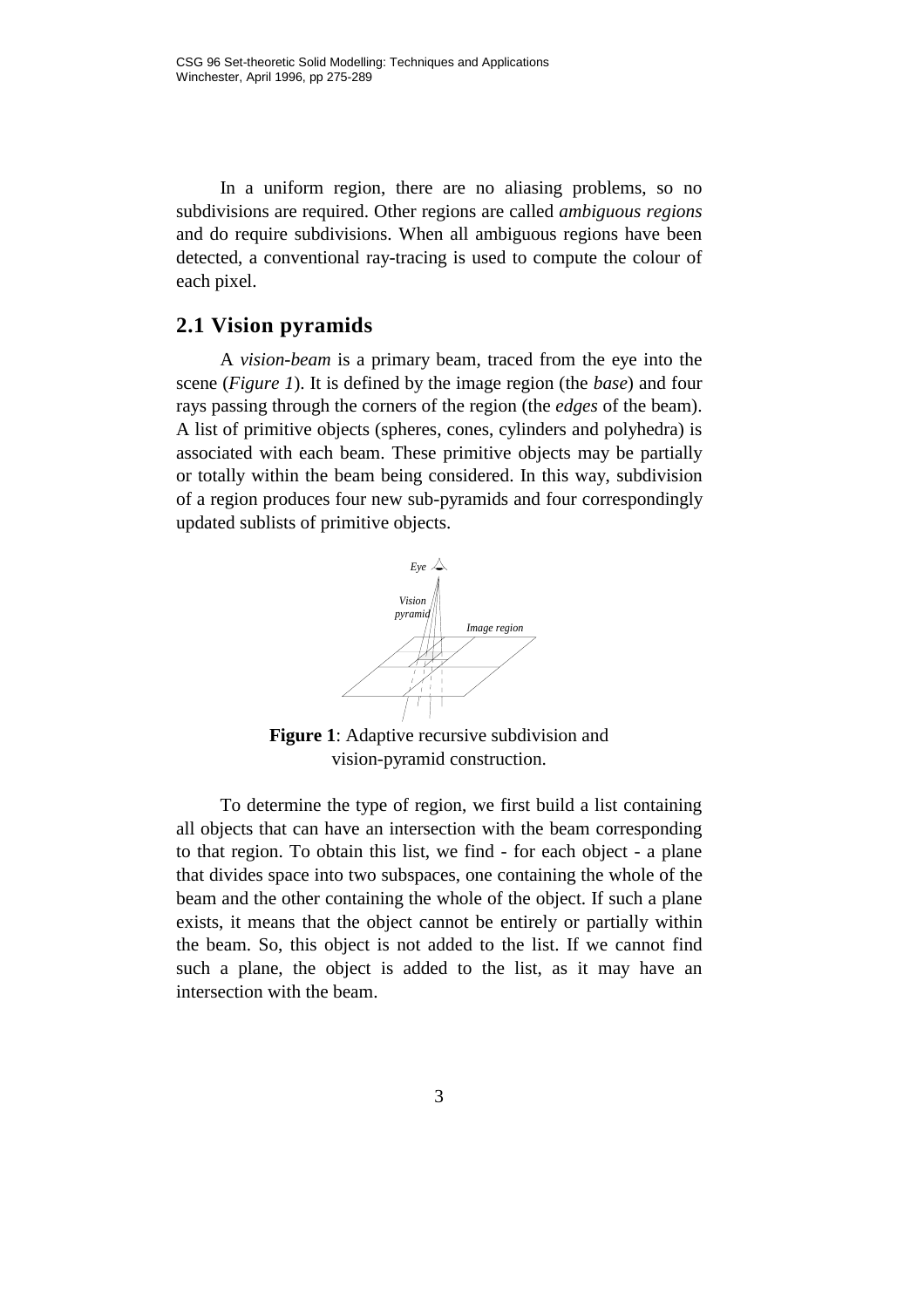We are going to discuss in *Section 2.3* how one may find a suitable plane and how to find easily the position of a primitive object relative to this plane. In order to detect whether an image region is uniform or not, a set of simple tests can be performed on the associated pyramid and its corresponding list of primitive objects. *Figure 2* shows some different examples of uniform and ambiguous regions.



**Figure 2**: Examples of uniform (5) and ambiguous (1, 2, 3, 4) regions.

- If the list of primitive objects is empty, the region is uniform.
- If it is not empty, four rays corresponding to the four edges of the pyramid are traced through the CSG scene. We considered for each ray the closest intersection points with an object, when it exist.
	- If these four intersection points are not in the same side of the same composite object (*Cases 1 and 4*), the region is ambiguous.
	- In the other cases, the same four rays are now traced through the associated list of primitive objects. Here, we do not consider CSG operations. If no ray intersects an object, there is an object in the beam (remember that the associated list is not empty), as in *Case 3*. If the four rays do not intersect the same number of objects and the same facets of each object, all in the same order, then the region is considered to be ambiguous (*Case 2*). In all other cases, the region is considered to be uniform (*Case 5*).

Some unnecessary subdivisions may be made by these tests but we notice that all aliased regions, in particular small objects and small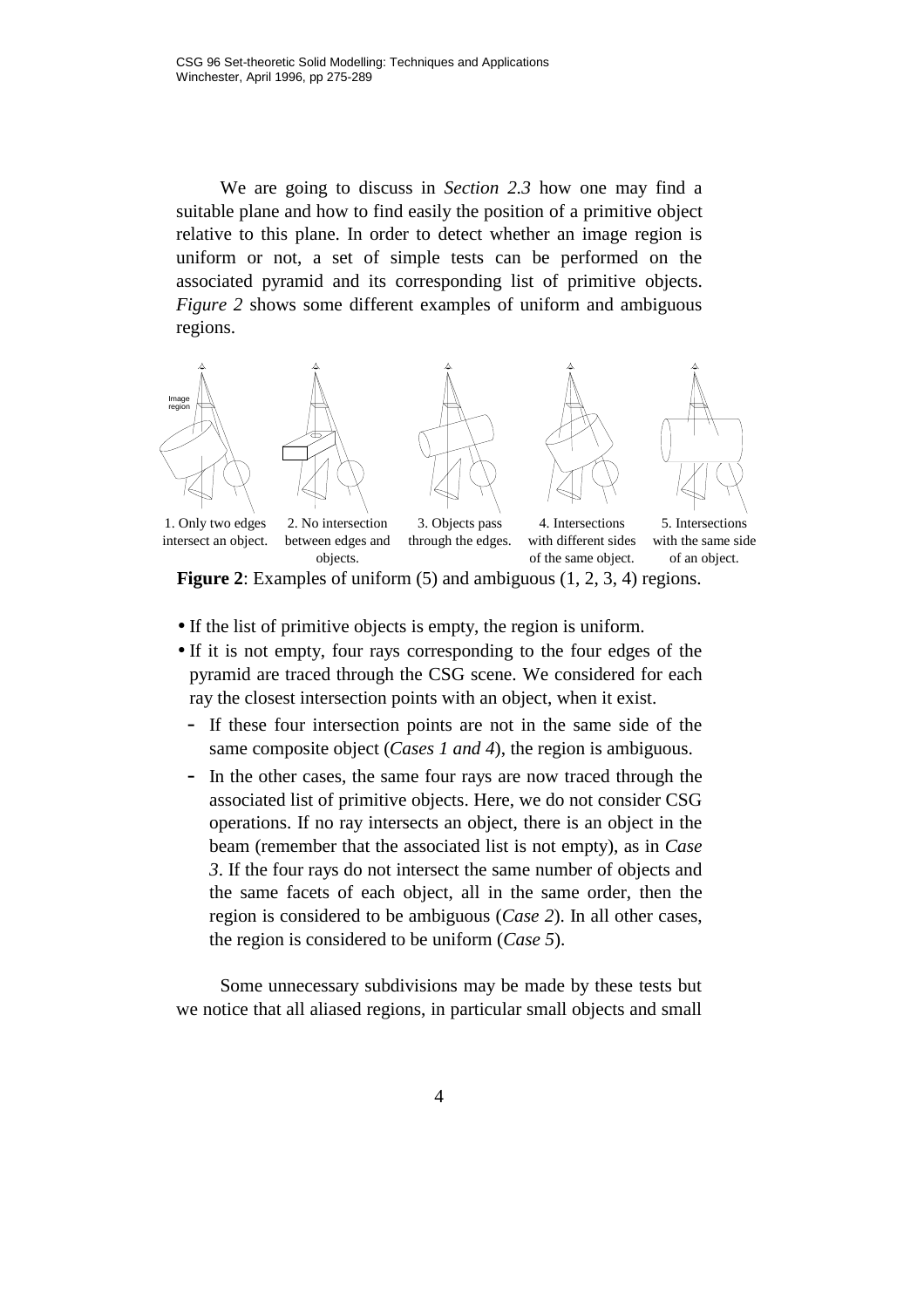shadows, are detected. *Images 1 and 2* show the results of subdivision on three primitive objects.

#### **2.2 Light pyramids**

When the previous tests lead to a uniform region after the first step, then no further subdivision is required for the corresponding vision beam. This means that only one primitive object is visible in the pyramid. The intersection *ABCD* of this primitive object with the pyramid (*Figure 3*) is used to produce a light beam (secondary pyramid). A light beam is a pyramid that has *ABCD* as its intersection and a light source as its apex (*Figure 3*). As the vision pyramid, this beam is used exclusively as a bounding volume to determine if the region is uniform.



**Figure 3**: Light beam.

The visibility of *ABCD* from the light source is determined by new tests. The list of primitive objects associated with the beam is constructed in a similar way to the corresponding list for a vision pyramid. However, the intersection *ABCD* must be considered to determine the visibility. This base is approximated by a plane *P* so that all points on the intersected surface *ABCD* are in the light beam. This approximation allows us to define the light beam by five planes. This beam is a little bigger than the exact beam but includes all objects included by the exact beam.

For a convex intersected surface, three out of the four intersection points are considered (*A*, *C* and *D* in *Figure 4*) to define *P*. If the fourth point (*B* in *Figure 4*) and the light source are not on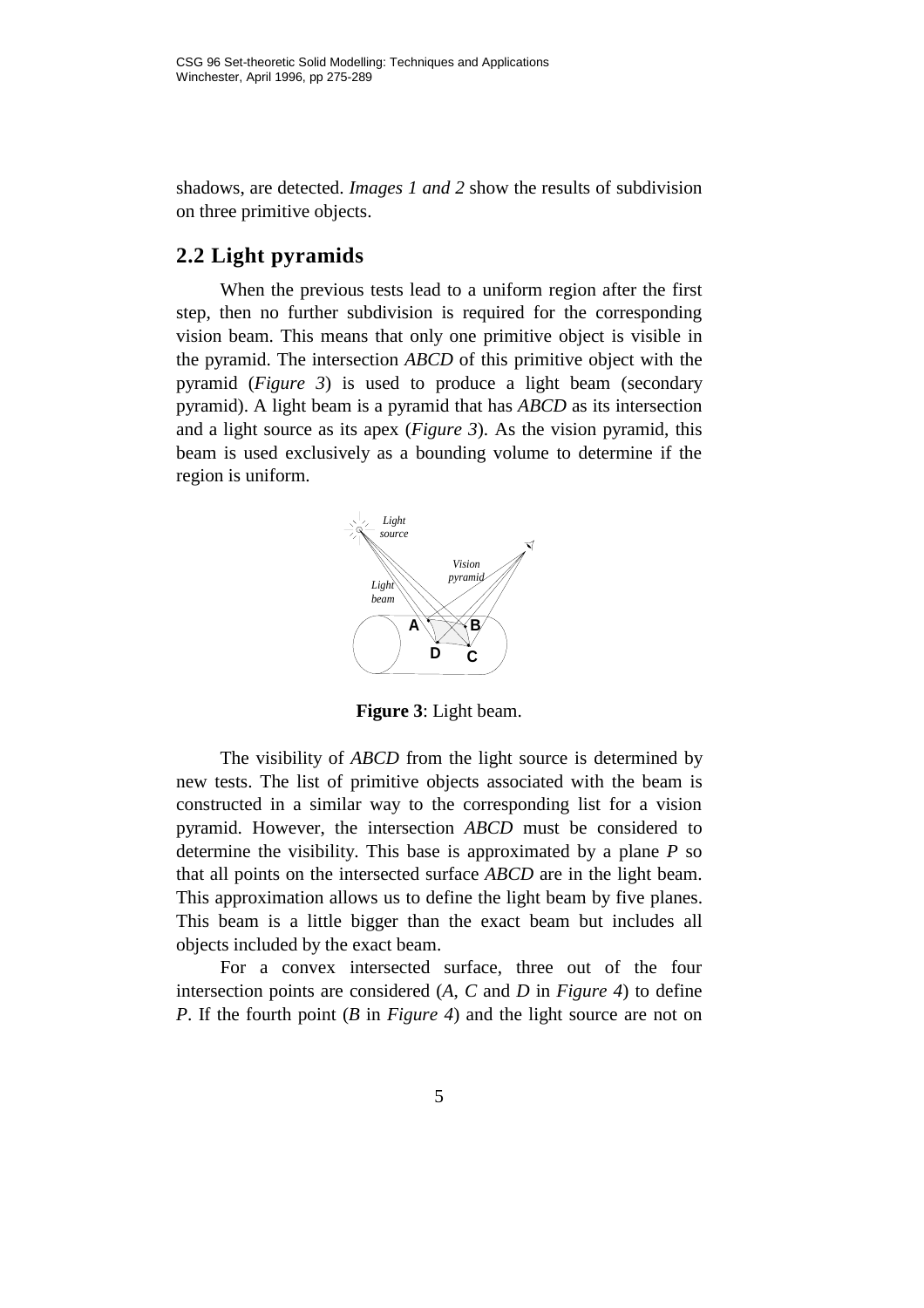the same side of *P*, we consider three other intersection points to define the desired plane. Such a plane allways exist and all points on the intersected surface *ABCD* are on the same side.

If the intersection is with a concave surface, then the plane *P* is tangent to the point  $E$  (*Figure 5*). Let  $r$  be a ray in the "middle" of the beam (*Figure 5*); it orientation is defined by the sum of the four vectors *SA*, *SB*, *SC* and *SD*. *E* is the intersection point between *r* and the concave surface. Now, a light beam is defined by five planes. To determine the visibility of *ABCD*, three cases need to be distinguished:

- 1. *ABCD* is entirely visible from the light source, and thus it is directly illuminated;
- 2. *ABCD* is entirely hidden from the light source, and thus it is inside the shadow.

3. *ABCD* is partially visible from the light source.

As in the case of polygonal objects [*GHAZ 92*], in the first two unambiguous cases there is no problem: the region is uniform and no other subdivision is required. A new light source with its corresponding pyramid is considered. In the third case, the region is partially lighted, and then the image region is subdivided. In this case, we notice that visibility tests on the four new vision sub-pyramids are not necessary. Only tests on the four new light sub-beams are performed. Finally, a region is considered to be uniform if its vision pyramid and all its light pyramids are uniform.



**Figure 4**: Convex intersected surface

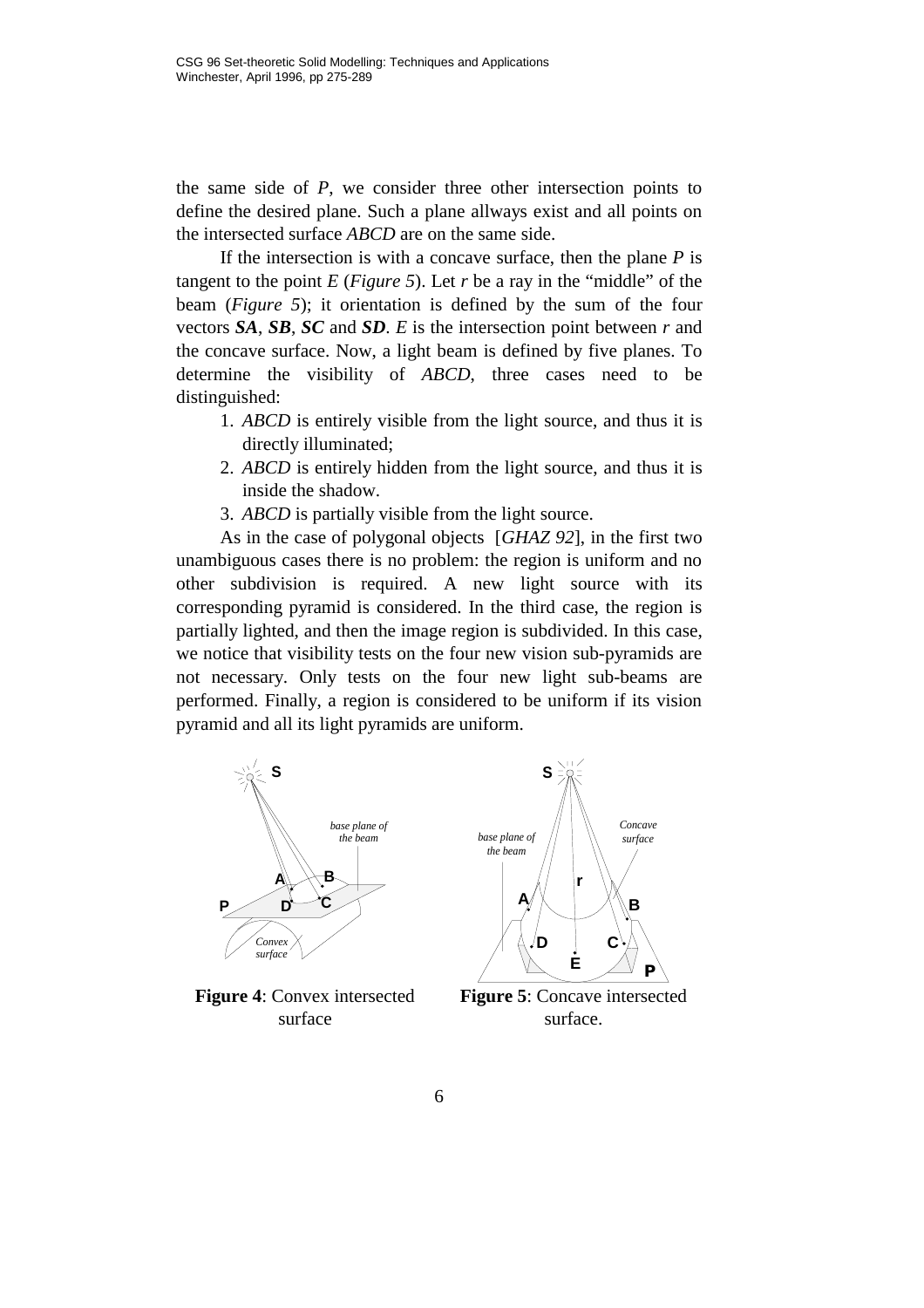#### **2.3 Position of primitive objects relative to a beam**

A CSG model uses primitive objects combined by the union, difference and intersection operations. Generally, geometric entities are considered to be polyhedra, spheres, cylinders or cones. In this section, we consider curved primitives only; the technique for polyhedra is just an extension of the beam-tracing method for polygonal objects proposed by one of the authors in a previous paper [*GHAZ 92*].

In the foregoing sections, we have seen that it is necessary to know the position of a primitive object relative to a beam. This problem is fairly simple to solve. It consists of determining the position of primitive objects relative to each beam planes. For this, we have developed some simple tests that just require scalar and cross products.

#### **2.3.1 Spherical objects**

Simple tests can determine the position of a sphere, centred on *C*, relative to a beam. The first test consists of determining the position of a sphere relatively to each of the four beam planes. Each beam plane divides the space into two subspaces and the beam belongs only to one of these subspaces. If there is no possible intersection between the sphere and one of these planes, and if the sphere is not in the same subspace as the beam, then there is no possible sphere-beam intersection. In other cases, the position of the sphere relative to the beam will be determined by other tests.

The second test distinguishes between two cases, depending on whether the centre of the sphere is inside or outside the beam. In the first case, if the four edges of the beam intersect the sphere, then the sphere entirely blocks the beam. The region corresponding to the beam is uniform for this sphere and no subdivision is necessary.

If, on the other hand, one of the edges does not intersect the sphere, then it partially blocks the beam and we must use more sophisticated tests. The idea is to find a plane, *P* - if it exists - that divides the space into two subspaces: one containing the whole of the beam and the other containing the whole of the sphere (*Figure 6*). We consider two consecutive beam planes and their common edge *E*. Let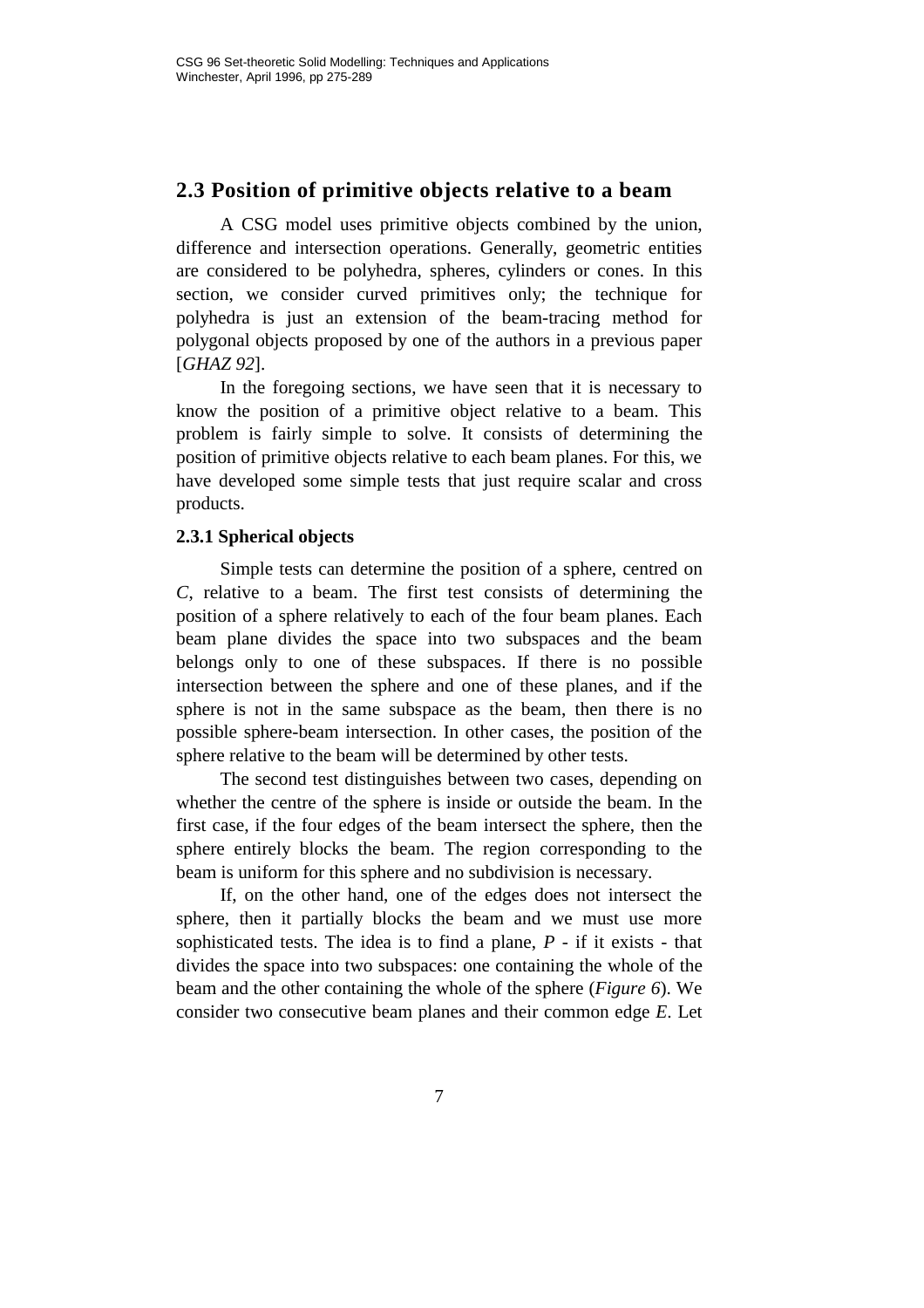point *A* be the projection of the centre *C* on to the edge *E*. We consider the plane *P*, tangent to *E* and with  $n = AC$  as normal vector (*Figure 6*). *P* is the desired plane if it has no intersection, either with the beam or with the sphere.

- To test whether *P* intersects the beam, we can compare the sign of two scalar products: *n.n1* and *n.n2*. Where *n1* and *n2* are the normal vectors of the two consecutive planes of the beam. If both scalar products have different signs, then *P* intersects the beam. In this case, we consider two other consecutive beam planes to find another potential plane in the same way as *P* was obtained. If all these planes intersect the beam, there may be a beam-sphere intersection and then further subdivisions will be necessary. If both scalar products have the same sign, then *P* does not intersect the beam.
- If the sphere does not intersect *P* and it is not in the same subspace as the beam, then there is no possible beam-sphere intersection. In the other cases, we cannot determine the sphere position relative to the beam and we try to find the desired plane by considering two other consecutive beam planes. If none of these potential planes is appropriate, then it may be that there is no beam-sphere intersection and further subdivisions are necessary.





#### **2.3.2 Cylindrical objects**

The position of a cylinder relative to plane *P* can be determined in a similar way; but the tests are not as simple as the ones in the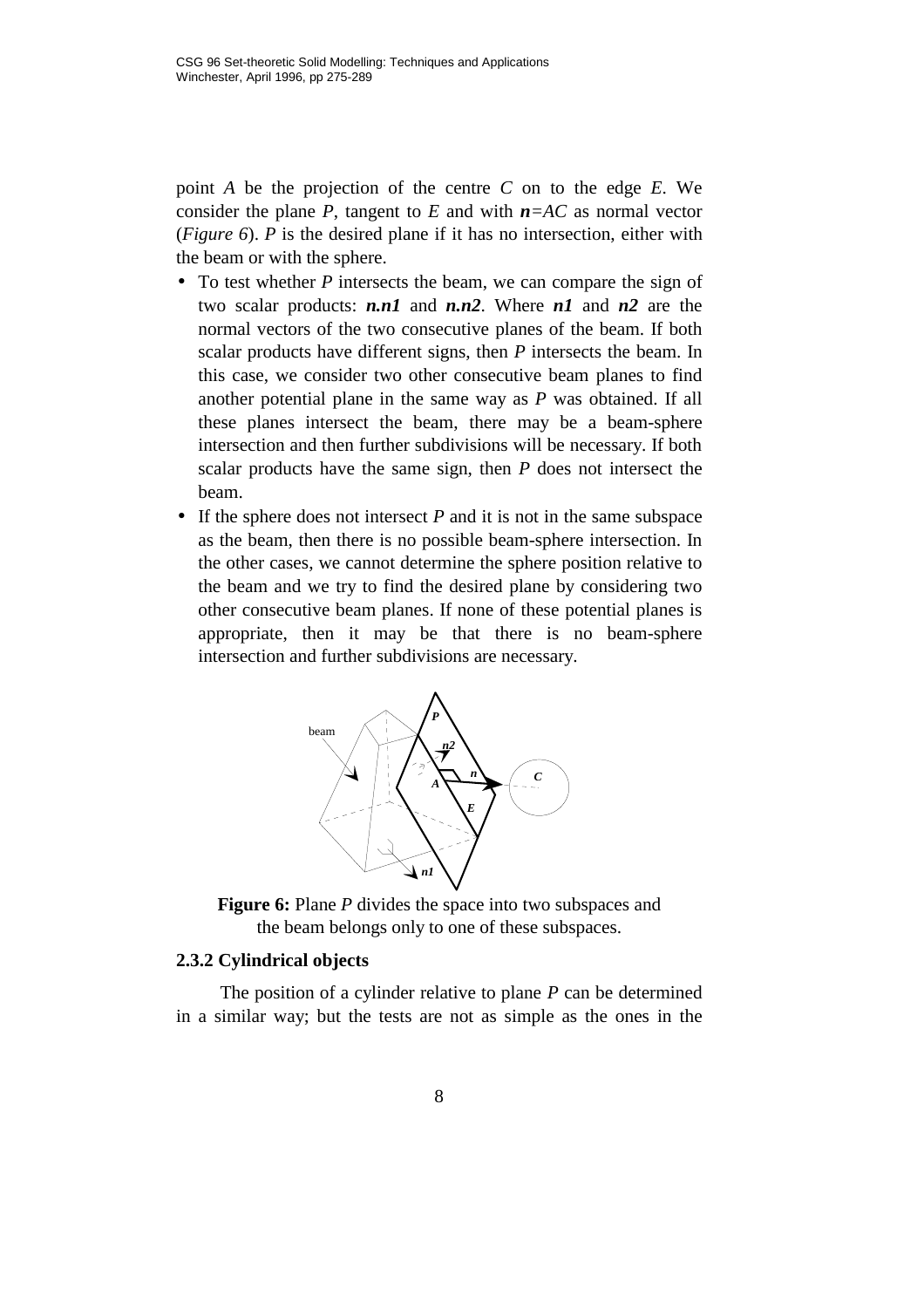previous section. A new test determines the position of cylinder bases relatively to *P* in the two following cases:

- If the axis of symmetry of the cylinder is perpendicular to *P*, we consider the centre of each base. If these two points are on different sides of *P*, the cylinder intersects *P*. Otherwise, the cylinder is entirely on one side of *P*.
- If the cylinder is not perpendicular to *P* then, for each base contour, we consider four points *Qi, i*∈[1,4] (*figure 7*). These points are intersections between each contour and the perpendicular plane to *P* containing centres of the cylinder bases. Let *n1* be a normal vector to a base, *B*, and *n2* be a normal vector to *P.* The cross product  $n3 = n1 \times n2$ , is the direction vector of the intersection between *P* and the plane of *B* (*Figure 7*). The cross product *n4=n1*×*n3*, is a vector parallel to the plane of *B* and perpendicular to *P*. To find the four desired points,  $Qi$ ,  $i \in [1,4]$ , we just move the centre of the base of the cylinder by vectors  $\pm r^* n4$ , where *r* is the radius of the cylinder (*Figure 7*). The position of the cylinder relative to *P* depends on the position of the four points  $Qi$ , *i*∈[1,4] relative to *P*. If these points are not in the same side of *P*, then the cylinder intersects it. In the other case, the cylinder is entirely on one side of *P*.



**Figure 7:** Position of a cylinder relatively to a plane *P*.

The position of a cylinder relative to a beam is determined in a similar way to that of a sphere. Only the determination of the beam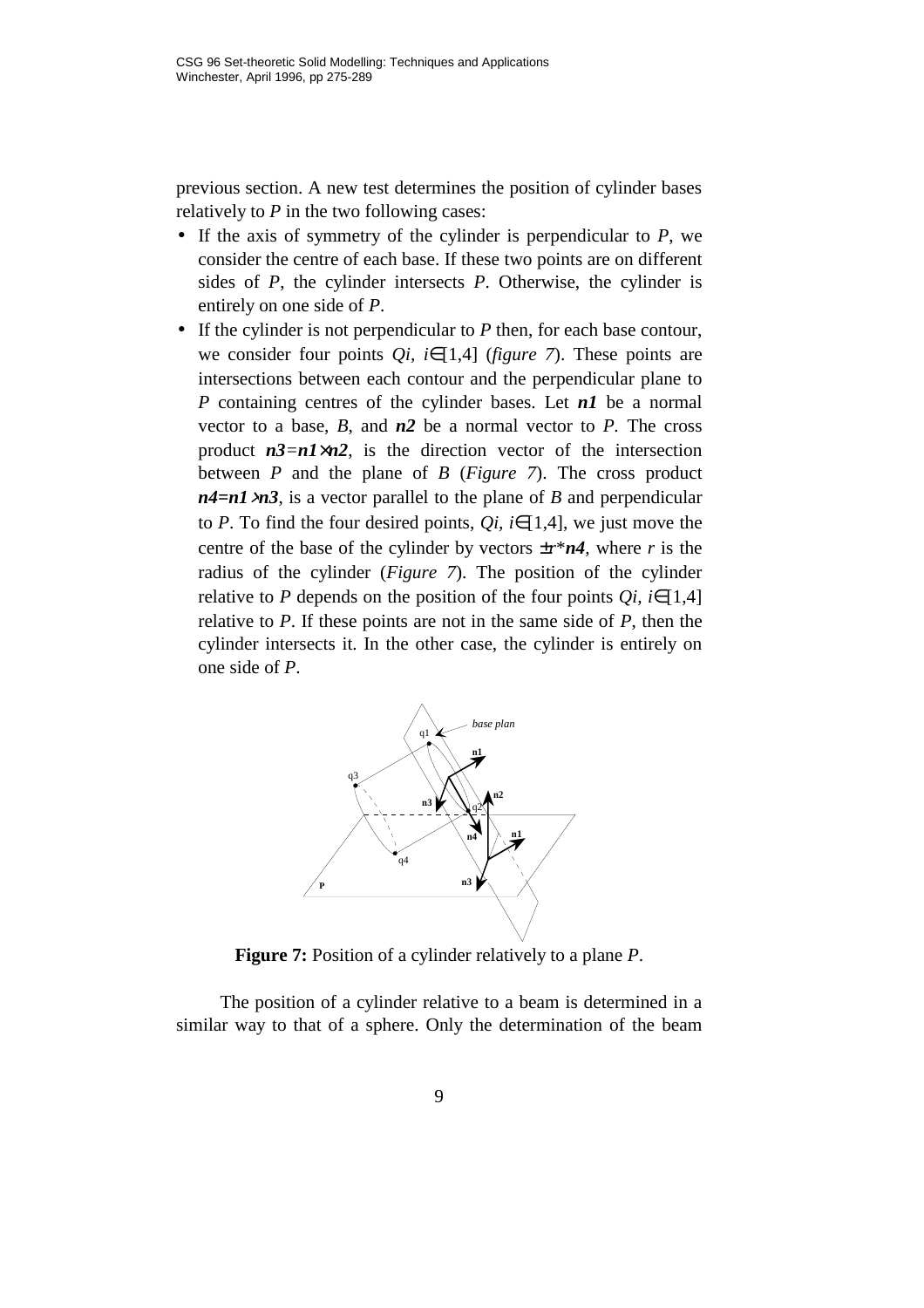tangent plane for space subdivision (*Figure 8*) is different. Let *d* be the direction vector of the cylinder and *n1* and *n2* be the normal vectors of the beam planes being considered.

Two cases are distinguished, depending on whether the scalar products *d.n1* and *d.n2* have the same sign (*Figure 8.a*) or opposite signs (*Figure 8.b*). Let *A* be a point on the edge *E* that we are considering, and let *v* be the vector director of *E*. In the first case, the desired plane contains  $A$ ,  $v$  and the cross product  $d \times v$ . In the second case, the plane contains *A*, **v** and *d*.



Figure 8: Position of a cylinder relatively to a beam.

#### **2.3.3 Conical objects**

The position of a cone relative to a plane is determined by a method very like that used in the previous cases. First, we determine the two points *Q1* and *Q2* on the contour base of the cone exactly in the same way as for a cylinder. Then we determine the position of points *Q1*, *Q2* and the apex of the cone relatively to the plane being considered. If these points are not on the same side of the plane, the cone intersects it; otherwise, the cone is entirely on one side of the plane. The position of a cone relatively to a beam can be determined in a similar way to the position of a cylinder.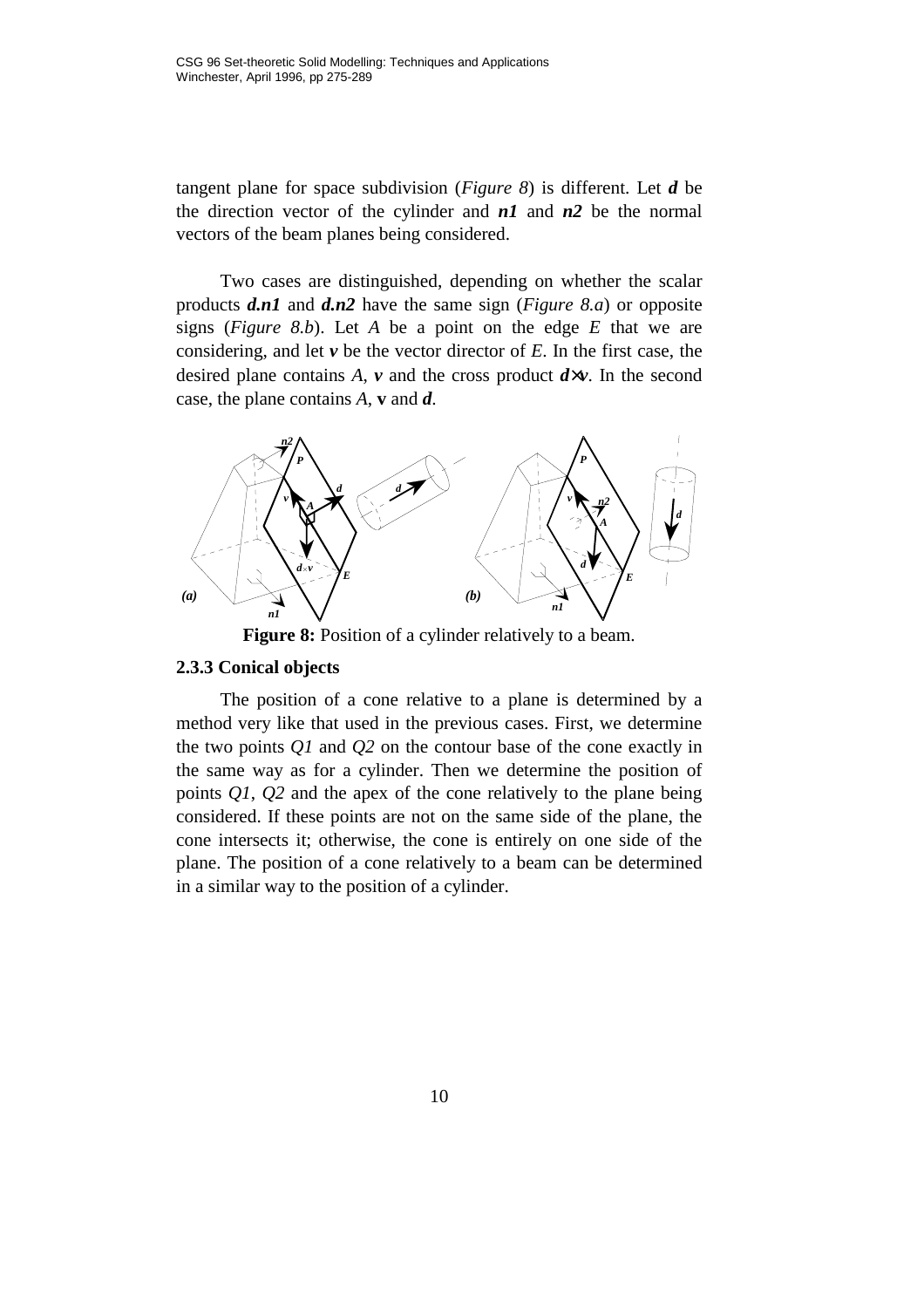

**Figure 9:** Position of a cone relatively to a beam.

Consider two points *Q1* and *Q2* on the contour of the cone base (*Figure 9*). These points are obtained by moving the centre of the base by the vectors  $\pm r^*d \times v$ , where *r* is the radius of the base of the cone, *d* is its direction and *v* the direction vector of the considered edge. Let *A* be a point on the edge *E* and let *S* be the apex of the cone. Each of two planes, *P1* and *P2*, can divide the space into two subspaces so that the beam is entirely in one subspace and the cone is entirely in the other subspace. *P1* contains *A*, *v* and *Q1S* and *P2* contains *A*, *v* and *Q2S*. We use two planes for each edge to determine the position of a cone relative to a beam in a similar way as for a cylinder.

#### **2.4 Colour of pixels**

The goal of the previous sections was the detection of jagged edges, small objects, and small shadows corresponding to ambiguous regions. As the adaptive recursive subdivision of the image space progresses, a tree of beams is built. This tree is similar to those used by [*HECK 84*]. It contains full information about the path from the eye to the uniform regions or the smallest non-uniform regions. In particular, it contains the objects intersected by each beam. For each uniform region and smallest ambiguous region, conventional raytracing is used to compute the colour of each region. Note that the tree of beams allows us to anticipate objects to be intersected by each ray. Three different types of regions are considered:

- uniform regions greater or equal than a screen pixel;
- uniform regions smaller than a screen pixel;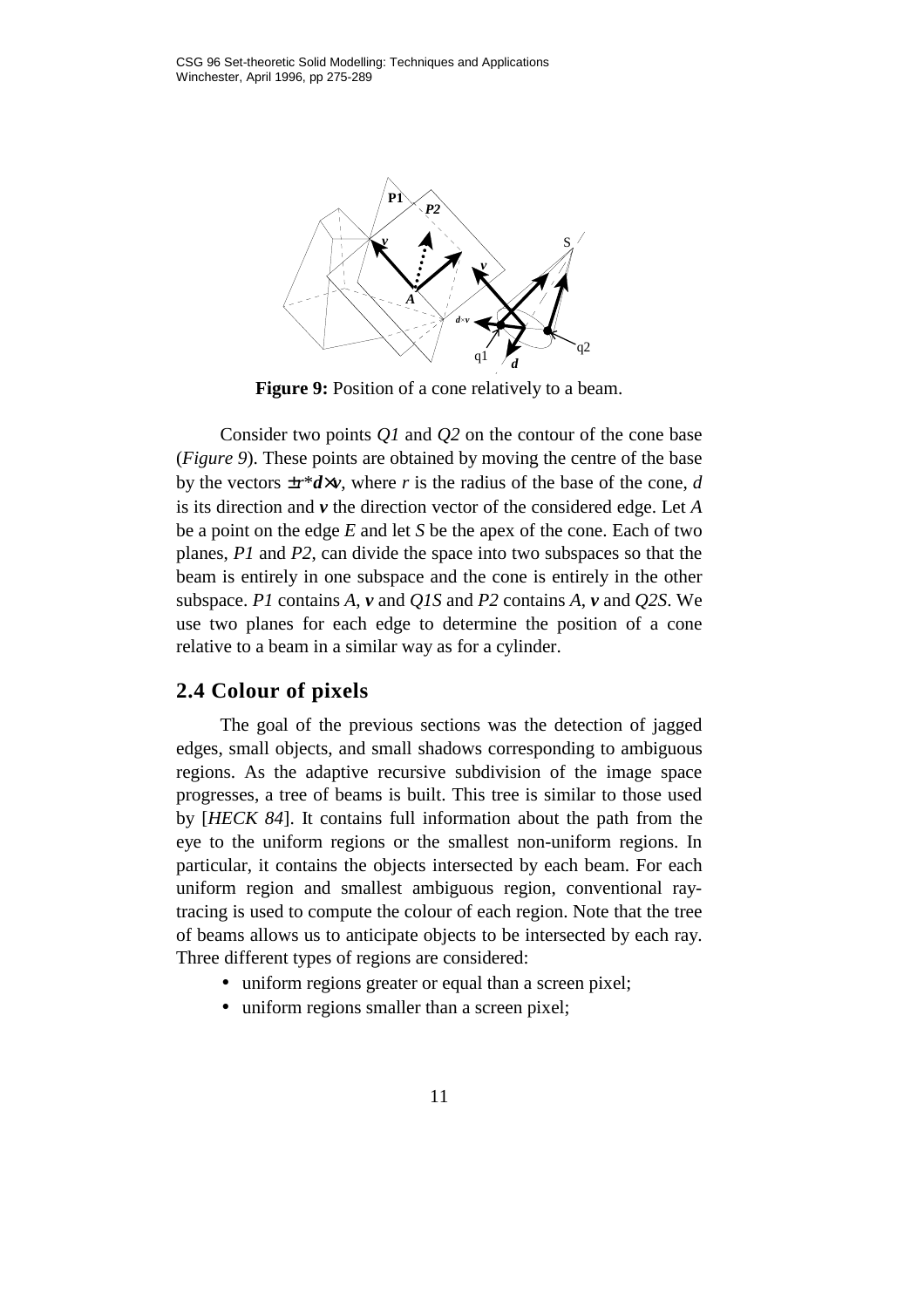• ambiguous regions (smaller than a pixel).

In the first case, a uniform region corresponds to one more pixels, and no pixel subdivision is needed. Four rays passing through each pixel corner are traced. We notice that with this method each ray is common to four neighbour pixels and so the method is not actually more expensive than tracing rays through pixel centres. The colour of a pixel is the average of the colours encountered by the four rays.

In the second case, a uniform region corresponds to one or more sub-pixels. Computing the colour of a pixel is very similar to the previous case. Instead of four rays per pixel, there are four rays which pass through the corners of each sub-pixel. The final colour of a screen pixel is the weighted average of the colours of the sub-pixels.

In the third case, a non-uniform region corresponds to one or more sub-pixels. Four rays passing through the corners of each subpixel are traced. The first objects intersected by these rays average the colour of the region.

#### **3. Reflection and refraction**

So far, we have presented principles of beam construction and adaptive recursive subdivision for opaque scenes without reflections or refractions. The extensions of this beam-tracer to CSG scenes with illumination models incorporating reflection and refraction will now be studied. These two extensions are still under development.

Reflection in a CSG scene is more complex than in a polyhedral scene because the reflecting surfaces are not planar. In this type of scene, concave and convex surfaces can be encountered. The result of a beam reflected on such a surface is not a pyramid, and we must characterize it in another way. The goal is to find a volume that bounds all the rays reflected from a non-planar surface. This is an extension of the bounding-volume concept of refracted rays in the case of a polygonal object, as presented in a previous paper [*GHAZ 92*].

Consider *A*, *B*, *C* and *D*, the intersections of the edges of a vision pyramid with a reflecting primitive object, and the reflected rays *r1*, *r2*, *r3* and *r4* in *A*, *B*, *C* and *D* (*Figure 10*). Intersected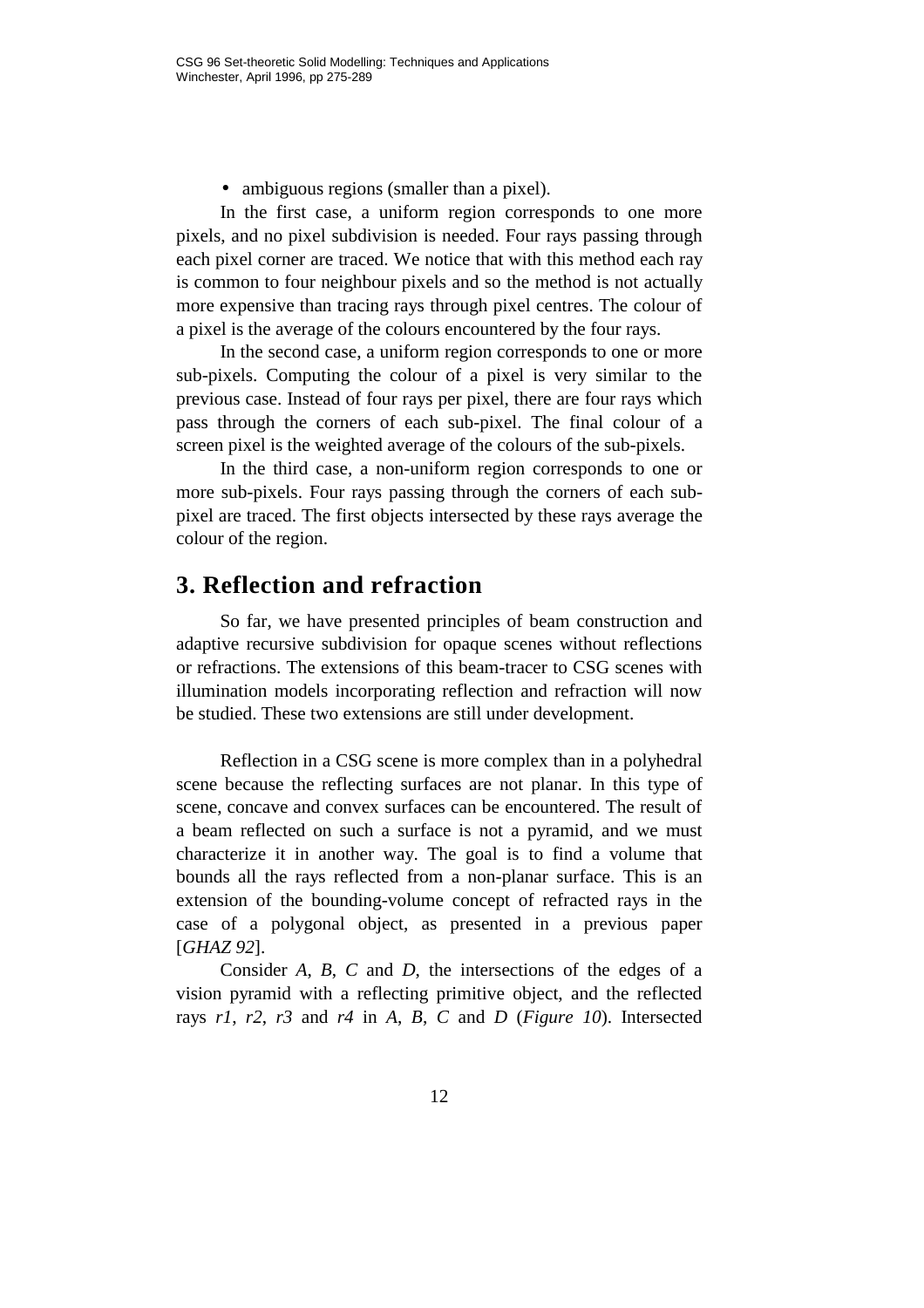surfaces can be concave or convex; this depends on the CSG operations used. The construction of the reflected beam for these two cases is slightly different.

First consider the case of a convex surface. Each of lines *AB*, *BC*, *CD* and *DA* can be combined with a reflected ray to form a plane. For example, in *Figure 10*, line *BC* and reflected rays *r2* form plane *P1* and line *BC* and reflected ray *r3* form plane *P2*. One of these planes is between *ABCD* and the other plane (*P1* in this example). The outer plane (*P2* in this example) and the three other similar planes are used to construct the reflection volumes.

For a concave surface (*Figure 11*), we can consider four planes for each lines of *AB*, *BC*, *CD* and *DE*. Each of these planes is oriented by one of the reflected ray *r1*, *r2*, *r3* or *r4*. Thus we obtain sixteen planes and take the four outer planes to construct the reflected beam on a concave surface. The base of a reflected beam is defined, as for light beams, in terms of a function of concavity (*Section 2.2*). These *reflection pseudo-semi-pyramids* contain all the reflected rays on a concave surface. Thus, we have defined a bounding volume of all reflected rays.

We can now use previous tests to determine if the region is ambiguous for this level of reflection and if more subdivisions are necessary. All these subdivisions allow us to detect non uniform regions due to the reflection. For each level of reflection, new reflection beams are traced and the tree of beams is updated. The colour of pixel is determine as for the previous case using conventional ray-tracing (*Section 2.4*).



**Figure 10**: reflection on a convex surface.





**Figure 11**: reflection on a concave surface.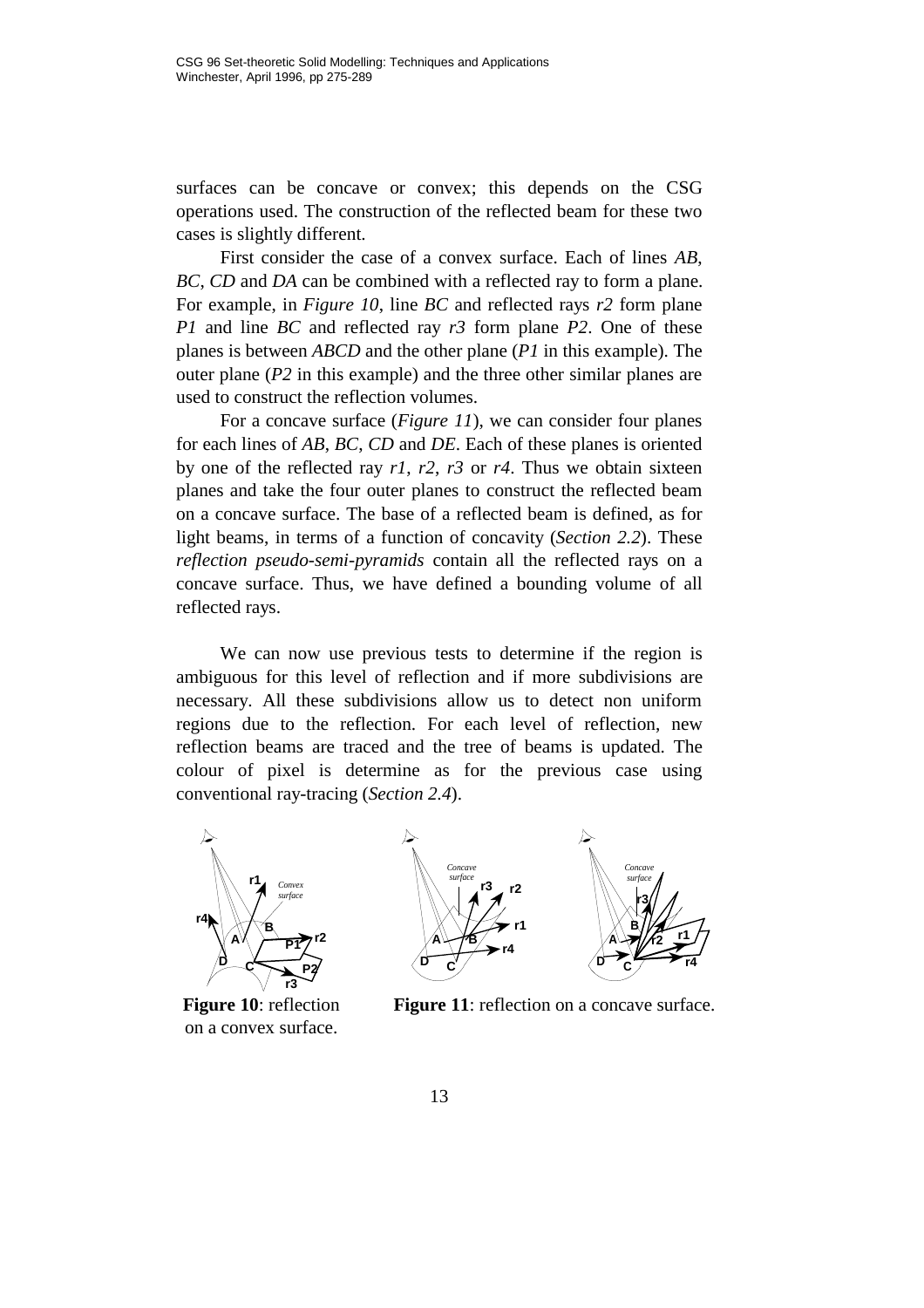The case of the refraction is similar to that of the reflection. The goal is to define a volume bounding all refracted rays. The *refracted pseudo-semi-pyramids* are constructed in the same way as reflected semi-pyramids. Instead of using four reflected rays, we use four refracted rays. To determine if the region is ambiguous, the tests developed for a light beam are used. If the region is ambiguous, subdivisions are necessary and only refracted semi-pyramids are subdivided in four. If the region is uniform, the colour of pixels is computed using the updated tree of beams.

## **5 Conclusion**

In contrast to conventional ray-tracing, our beam-tracing resolves the aliasing problem of small objects and shadows. *Image 3* shows a CSG scene with no reflection and refraction rendered by raytracing (top) and with our beam-tracer (bottom). The two zoomed views show that beam-tracing solves the problems of small objects and small shadows. This beam-ray-tracing method can be considered as a first step to an efficient antialiasing technique for CSG scenes. Antialiasing is general and, in particular, small objects and small shadows are detected precisely.

A pyramidal beam is used as a bounding volume to detect uniform and ambiguous regions. No explicit beam-object intersections are necessary, this allows us to use CSG scenes in contrary of the other beam-tracers. Theoretical problems of reflection and refraction are solved and the implementations of these two cases are now under development.

## **References**

- [AMAN 84]J. AMANATIDES, "Ray Tracing with Cones", Computer Graphics, vol. 18, No. 3, July 1984, pp. 129-145.
- [COOK 86] R. COOK, "Stochastic Sampling in Computer Graphics", ACM Transactions on Graphics, vol. 5, No. 1, January 1986, pp. 51-72.